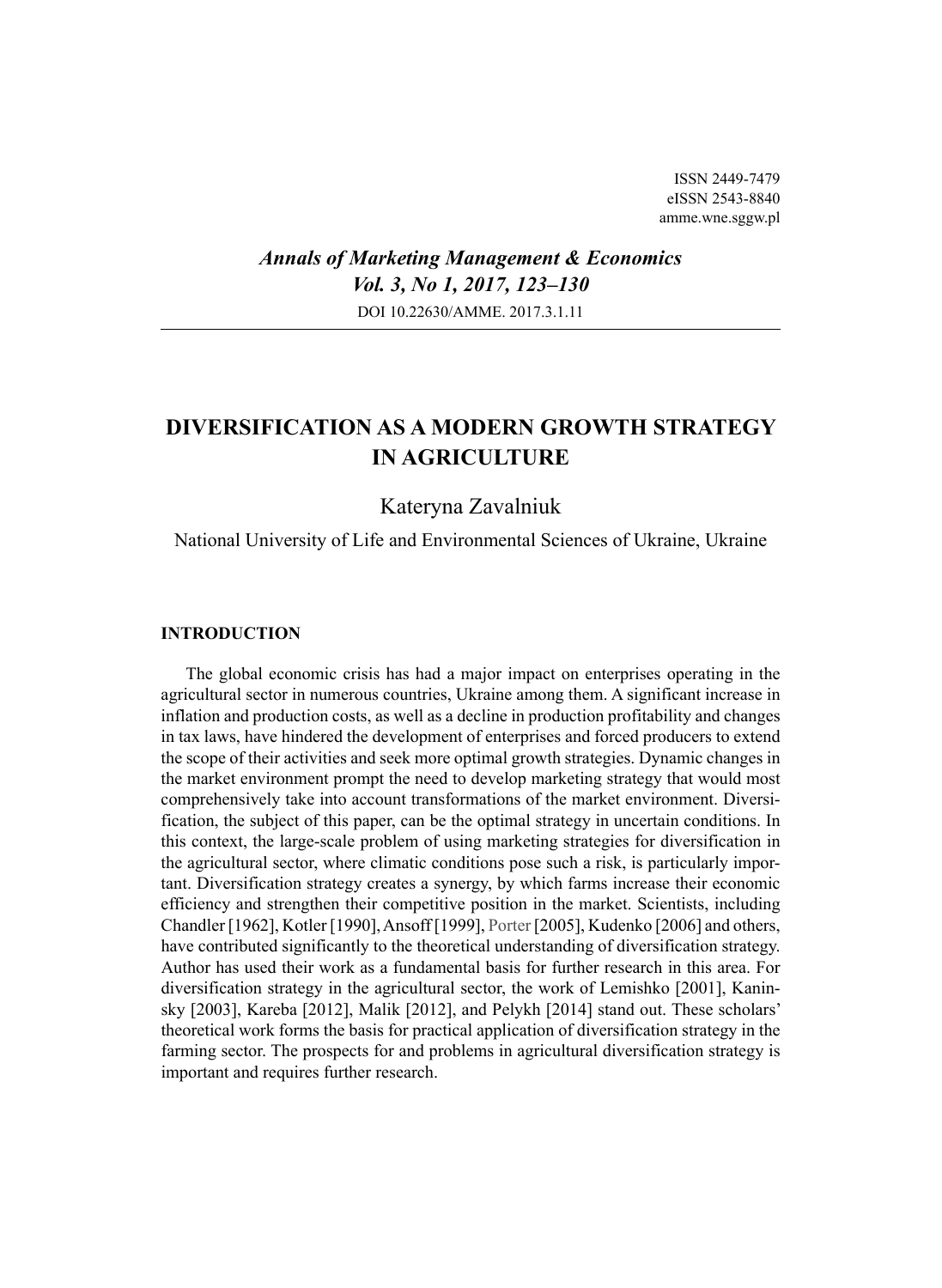#### **RESEARCH OBJECTIVE AND METHODOLOGY**

The study examines the theoretical foundations of diversification strategy and identifying characteristics of its application in agriculture. The following research methods were used: analysis, synthesis, induction, deduction, comparison, generalisation and graphic method.

### **STRATEGY AND MARKETING STRATEGY**

In the presence of rapid market transformation, it becomes increasingly urgent for enteprise to develop strategy. Larina has noted that "the process of developing strategy is considered to be the core of strategic management" [Larina 2008]. Given that strategy forms the direction a company will take moving forward, the claim seems justified. Chandler defines strategy as 'the establishment of long-term goals and objectives of the company, elaboration of the actions plan and allocation of resources needed for these purposes" [Chandler 1962]. According to this definition, enterprise strategy is developed and implemented in order to beat competitors, capture greater market share, increase profits, receive and/or reinforce a synergetic effect and achieve other goals [Mocherny et al. 2005].

According to Kudenko, marketing strategy accounts for 80% of overall business strategy [Kudenko 2006]. After all, no enterprise can fully develop without forming and implementing marketing strategy, which is one basis for the enterprise to develop and grow.

Unfortunately, the expediency of developing and using marketing strategies in the Ukrainian farming sector, compared with the developed countries of Europe and other leading countries of the world, is not taken seriously by the heads of enterprise. The development of an effective marketing strategy that takes into account all the factors of the micro and macro environment requires appropriate knowledge, time and money. A systematic approach to its development fully justifies meeting these expenses, because scientifically grounded decisions about choosing marketing strategy will help the enterprise to survive when the external environment turns hostile. Since most agricultural groups aim not only to survive in today's unstable market, but to ensure growth, this paper focuses in more detail on one marketing strategy for growth.

#### **DIVERSIFICATION STRATEGY: FEATURES AND TYPES**

Growing competition requires companies to constantly change the direction they're moving in. The search for alternative areas of business to complement their main ones can be described as both a diversification and a growth strategy – ones that are often implemented when all paths to intensive growth have been exhausted. According to the definition of diversification given in the economic encyclopedic dictionary edited by Mocherny, "diversification (lat. *diversus* – different, remote, and *facere* – to do) is an expansion of the range and change of the appearance of products produced by individual enterprises, firms and companies" [Mocherny et al. 2005]. Kaminsky noted that diversification is the opposite process of production specialisation: one company combines many commodity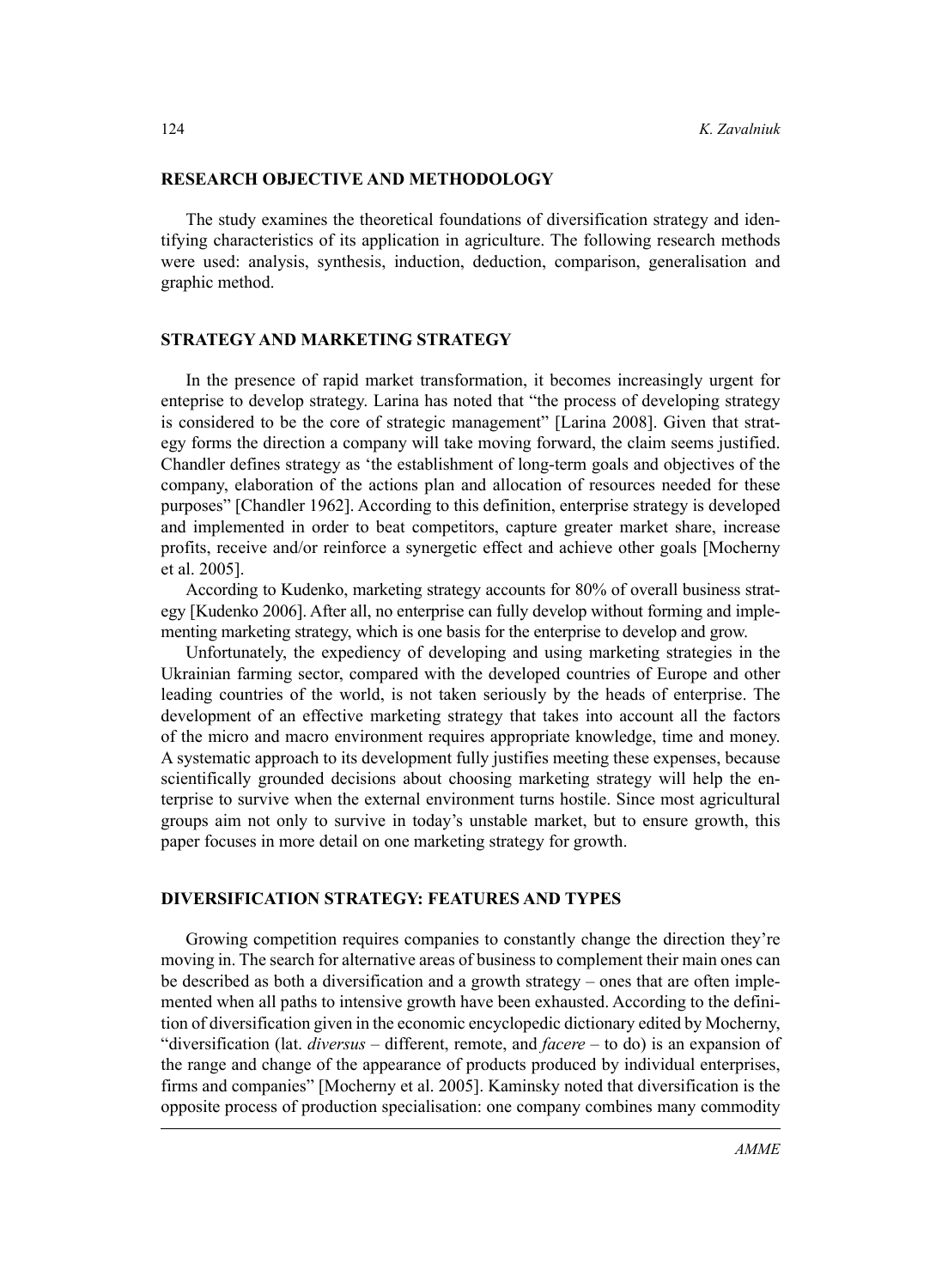sectors, and sometimes even unrelated ones [Kaninsky 2003]. At the same time, however, specialisation and diversification are often parallel forces that complement each other, but nonetheless differ significantly. Excessive concentration on specialisation can greatly increases the risk of an enterprise failing. However, rash decisions or inconsistent actions in the diversification process can likewise lead to significant risks. Waterman [1988] emphasised, on the other hand, that the greatest risk to the entrepreneur is the risk of doing nothing. This would suggest that doubts and fears about a company's entrance to new areas of activity must be allayed. The Ansoff matrix gives more illustrative understanding of diversification strategy (Table 1).

| TABLE 1. The Ansoff matrix |  |  |  |  |
|----------------------------|--|--|--|--|
|----------------------------|--|--|--|--|

| Market                                          | Commodity |                                |  |  |  |
|-------------------------------------------------|-----------|--------------------------------|--|--|--|
|                                                 | existing  | new                            |  |  |  |
| Existing<br>strategy of deep market penetration |           | commodity development strategy |  |  |  |
| market development strategy<br>New              |           | diversification strategy       |  |  |  |

Source: Ansoff 1999.

As Table 1 shows, a feature of diversification strategy is that it simultaneously involves both new product development and access to new markets. This in its turn is due to higher financial costs and risks compared to the other strategies presented in the matrix. Thus, diversification exists in two main forms:

- − expansion of the range of products, the production of new products and the modification of that production within a given area;
- − penetration into new industries and areas of the economy, through the creation of new businesses and acquisitions of others, which is the basis of the emergence of multibusiness concerns [Mocherny et al. 2005]. These forms of diversification grew out of the search for additional sources of income to reduce the risk of bankruptcy in conditions of lower demand for basic products.

Diversification is accomplished mainly by one of these means: acquiring or merging with a company already working in a new field, creating a new enterprise "from scratch", or entering into a joint venture [Dican 2013]. To penetrate a new market of field, the fastest of the three is to merge with or absorb an enterprise already working in the field the company wishes to push into. The downside to this approach is that overcoming barriers to entry can be very expensive. To choose the company with which future integration ties will be built, the enterprise will need not only significant financial resources, but also to spend time. In fact, implementation of the integration process with a little known or uncompetitive enterprise does not justify the effort given and will not lead to the desired results. One outcome of diversification is the emergence of diversified conglomerates that combine enterprises from many industries and which are unrelated by a technology chain [Mocherny et al. 2005].

The most common types of diversification are concentric (vertical), horizontal and conglomerate diversification. Table 2 describes the features, advantages and disadvantages of each.

*Annals of Marketing Management & Economics Vol. 3, No 1, 2017*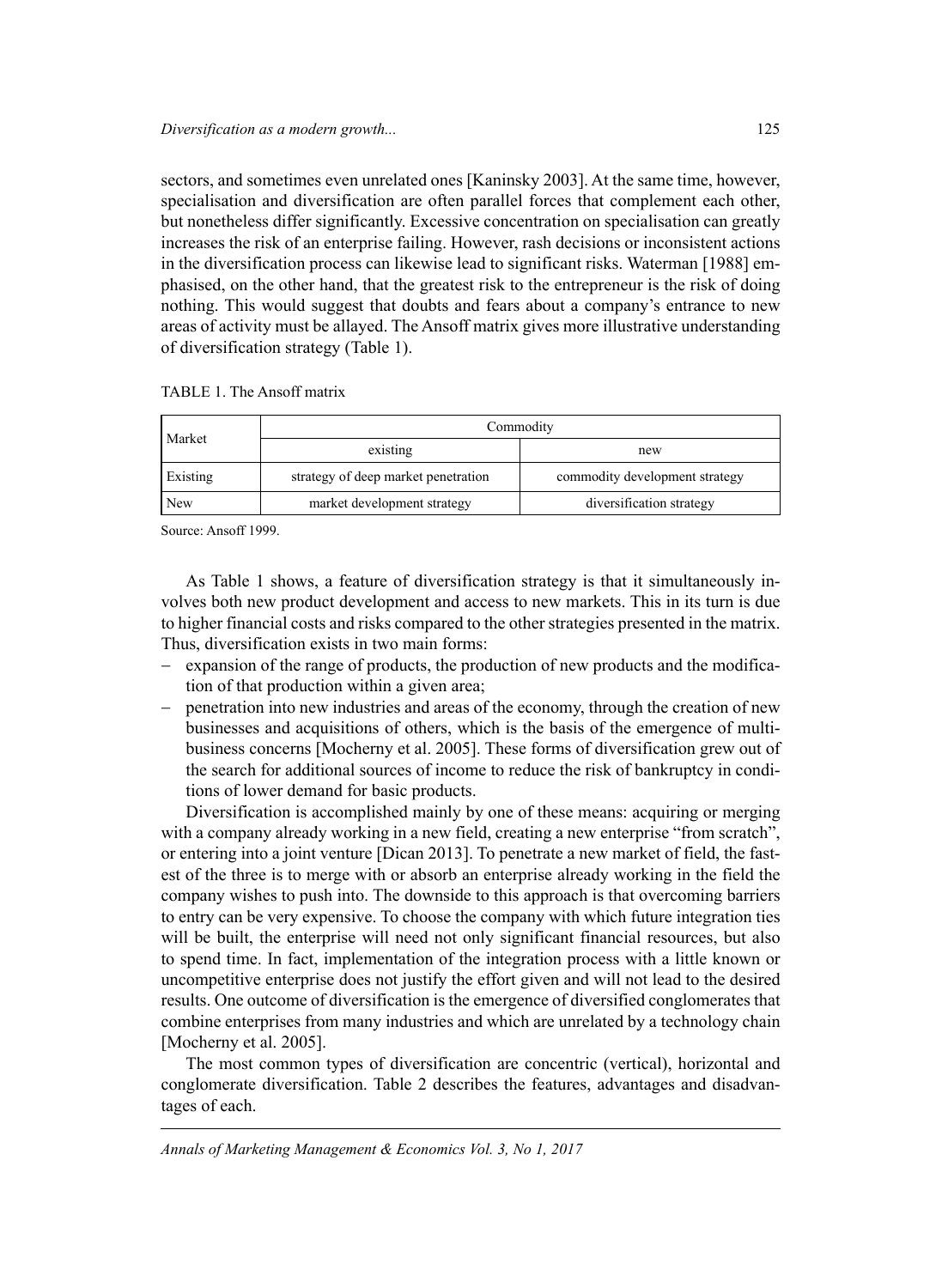| Diversification types | Definition                                                                                                                                        | Advantages                                                                                                                                                                                                           | Disadvantages                                                                                                                                                                                                                                                                             |
|-----------------------|---------------------------------------------------------------------------------------------------------------------------------------------------|----------------------------------------------------------------------------------------------------------------------------------------------------------------------------------------------------------------------|-------------------------------------------------------------------------------------------------------------------------------------------------------------------------------------------------------------------------------------------------------------------------------------------|
| Concentric (vertical) | Adding to the existing ran-<br>ge of products, which from<br>a technical and marketing<br>point of view are similar to<br>existing goods          | - reduces dependence on one pro-<br>duct or market<br>uninterrupted supply of material<br>and technical resources<br>- possibility to share risks<br>- control over the work of all parts<br>of the production chain | - collaboration between departments,<br>which reduces internal competi-<br>tion between units in the enterprise<br>(commodity prices are not decre-<br>ased)<br>due to interconnection between<br>units, in the event of a one unit mal-<br>functioning affects the whole enter-<br>prise |
| Horizontal            | Adding to the assortment<br>of products in no way re-<br>lated to those already pro-<br>duced but can arouse inter-<br>est among existing clients | growth in competitiveness in do-<br>mestic and foreign markets<br>synergy effect<br>$-$ scale effect<br>- better meet the needs of custo-<br>mers                                                                    | sudden reduction of distribution<br>area (prompting the need to radi-<br>cally change scope)                                                                                                                                                                                              |
| Conglomerate          | Adding to the range of<br>products which have noth-<br>ing to do with the technol-<br>ogy used by the firm or its<br>products and markets         | provide full utilization of pro-<br>ductive potential of the field in<br>new markets and products pre-<br>viously gained                                                                                             | significant increase in costs of new<br>$\equiv$<br>technology, product development<br>- need for skilled workers and new<br>markets<br>- available only to large enterprises                                                                                                             |

TABLE 2. The features of diversification types

Source: supplemented and summarised by the author on the basis of Kotler 1990, Porter 2005.

As Table 2 shows, conglomerate diversification is both the riskiest and most expensive type because it involves the production of a new product not connected with existing ones and is offered to new customers in new markets. Such diversification is limited to large-scale enterprises with sufficient financial resources.

## **DIVERSIFICATION STRATEGY IN UKRAINE'S AGRICULTURAL SECTOR**

Agriculture is a strategically important sector for Ukraine. It not only guarantees the country food security, but also figures prominently in its GDP (in 2015, agriculture accounted for 11.9% of GDP). Here we will consider in greater detail the place of strategy diversification in the sector. The seasonality of production and considerable dependence on climatic conditions (which are the main factors in choosing the direction of specialisation), the need to take into account environmental factors and limited areas of agricultural land all account for the peculiarity of the country's production diversification.

A leading expert on Ukraine's agricultural sector, Malik identifies the leading aspects of agricultural diversification as including "expanding the range and assortment, chang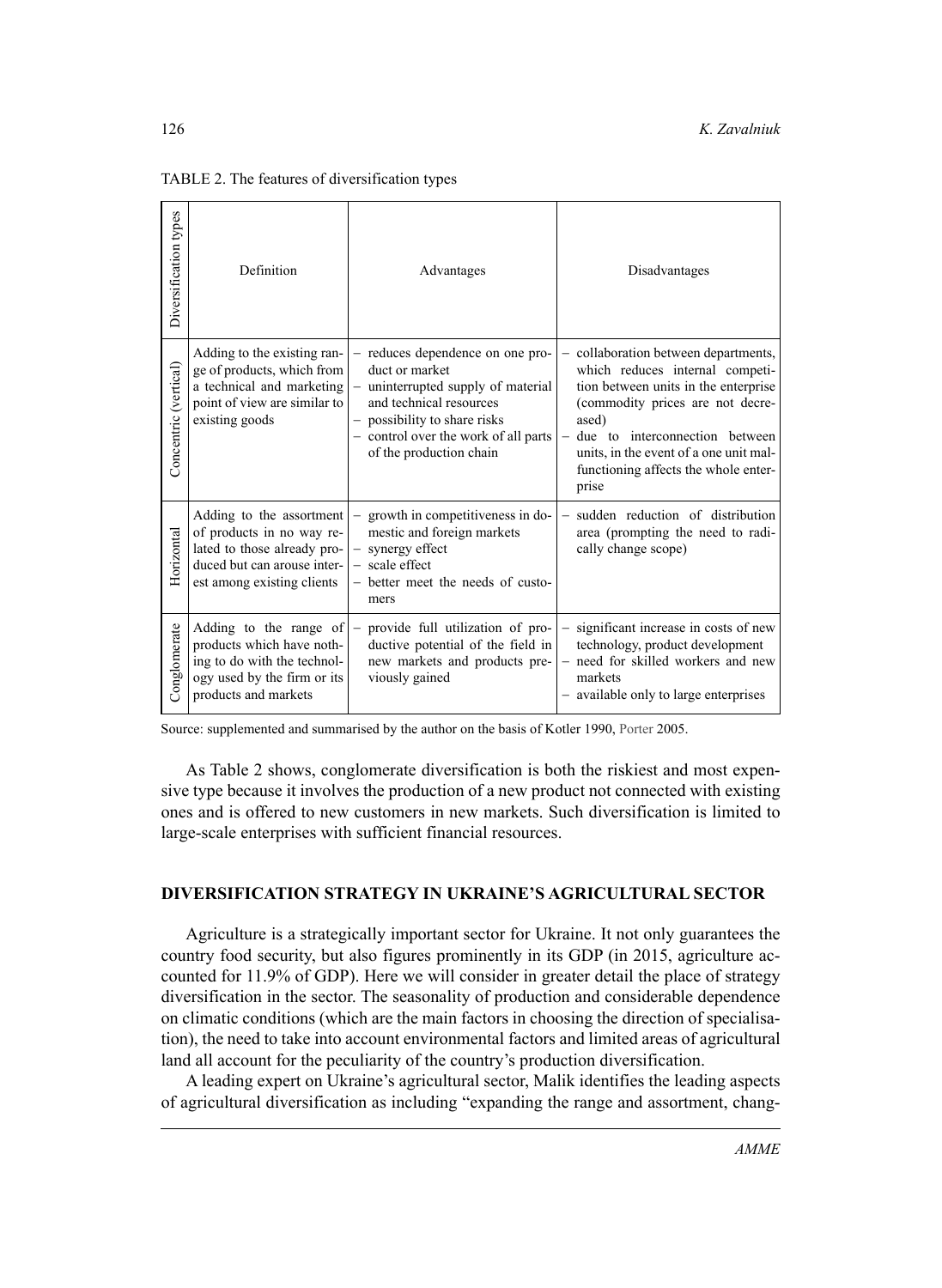ing the types of products manufactured by enterprise, development of new industries to improve production efficiency, obtaining economic benefits, and prevention of bankruptcy taking into account the ecological and social needs of the population" [Malik 2012]. The formation of agricultural diversification strategy is thus used to prevent bankruptcy through moving into other areas of production and capturing new markets. Malik also describes the main factors that led to the further implementation of diversification strategies: Ukraine's economy has transitioned from a command-administrative management system to a market economy, and technological progress changes in human psychology have both occurred. According to Lemishko, diversification of agricultural enterprises provides "integration of primary production of agricultural products with other activities, including manufacturing, trade, services, the creation of new products, services and markets" [Lemishko 2001].

Diversification trends in agriculture include [Kovalenko et al. 2008]:

- − making agricultural organisations more versatile;
- increasing the share of ancillary industries and industries;
- − mergers and acquisitions in the integrated structures;
- expansion of non-farm activities in rural areas to increase incomes.

The main features of diversification are the entry into new areas of production and expansion of activities. As an example, agrarian enterprises can provide services in construction and transportation, as well as in everyday life (various studios, hairdressing salons, zootechnical and other services, agrarian shops, milk collection stations, bakeries) and in the development of green tourism. Given Ukraine's limited land resources, important types of agricultural enterprise diversification include selling and processing locally grown products, expanding sales channels for these products, and developing various subsidiary enterprises and industries [Kareba 2012]. Depending on the goal and market situation, the enterprise determines the direction of diversification on its own. The biological nature of agricultural production requires the combination of those crops which properly meet crop rotation requirements. After all, soil exhaustion in the longer term will destroy yields. Furthermore, the diversification of crops for which different weather conditions are favourable is also an effective way to reduce the risk of low-yield harvests, though this approach carries with it certain expenses.

As a result of vertical diversification in Ukraine, holding structures are formed, and the current process of transformation continues. Integrated units should also include associations, unions, cooperatives, corporations, financial-industrial groups and agricultural holdings. Agricultural structure is the highest form of vertical integration, the existence of which significantly increases the competitiveness of the agricultural sector of Ukraine, particularly with respect to export figures. The single largest agricultural holding in all of Eurasia – UkrLandFarming – operates on 654,000 ha located in 22 regions of Ukraine. This agroholding is an example of multi-production, including crop production (including seed production), dairy cows and beef cattle, eggs and egg products, sugar production, meat processing, storage and sale of grain and industrial crops, distribution of agricultural technology, parts, plant protection products, mineral and special fertilizers, seeds and technical service. Main crops include sunflowers, corn, sugar beets and wheat [WWW 1]. All of these activities and crops speak to UkrLandFarming's versatility, a significant advantage of which is the lack of dependence on a single activity.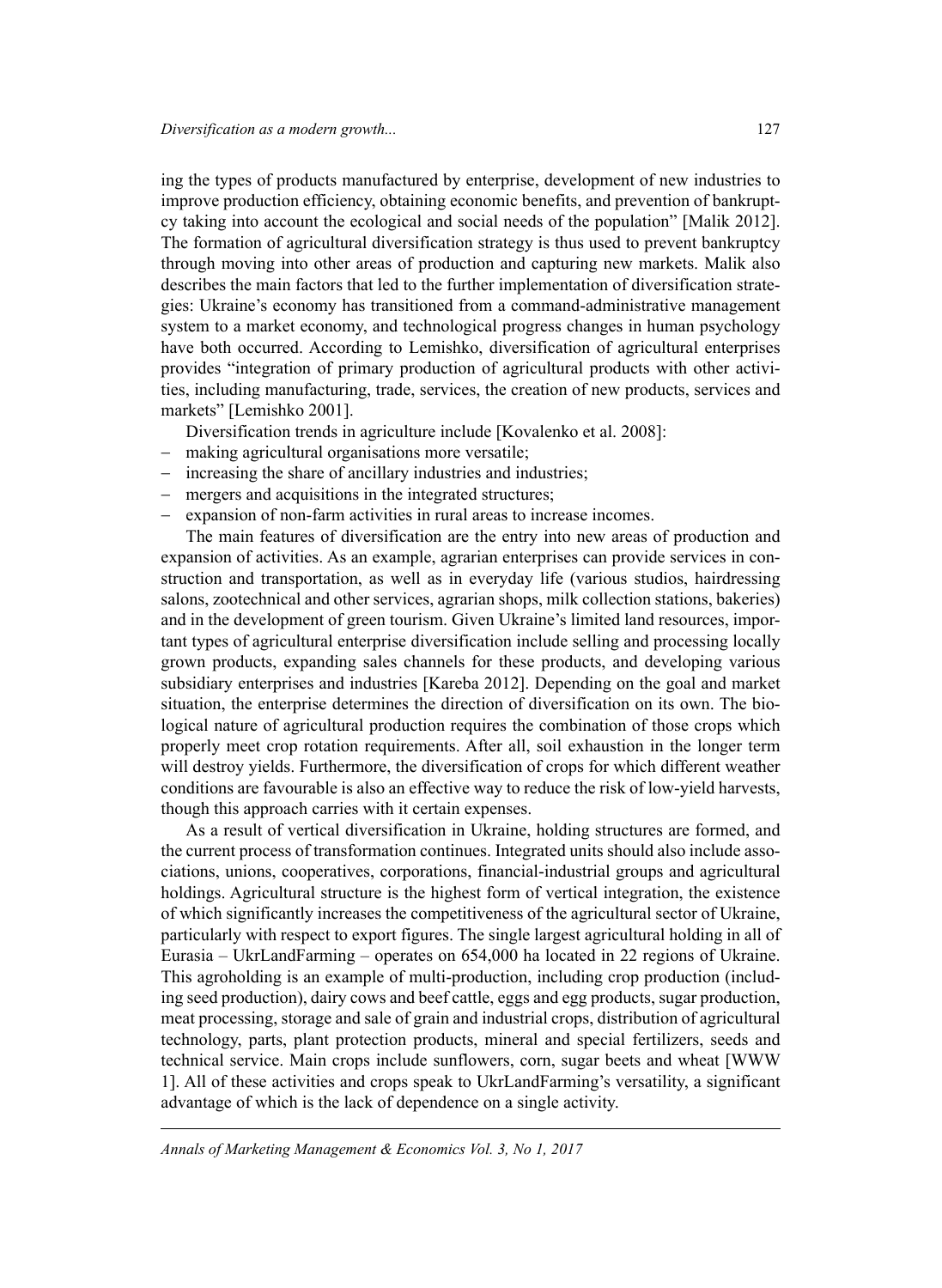Diversification leads to effective interaction between agricultural enterprises and processors. It optimises existing production and introduces new lines and technologies, based on the needs of consumers. The development of an agricultural complex based on diversification of agricultural enterprises ensures the rational use of natural, industrial, financial and labour capacity and can extend production volumes [Pelykh 2014]. The figure presents the value of agricultural enterprise diversification for different categories of economic relations.

This section has shown that there are a number of benefits of implementing diversification strategy in the agricultural sector. They include: increasing the competitiveness of enterprises and their products, especially in foreign markets; strengthening enterprise market position; obtaining synergy; integration with processors, leading to the efficient use of resources; expansion of product range; and reducing risk by eliminating dependence on a single product. However, like any economic phenomenon, there are also drawbacks, which here include the fact that manufacturing processes and control are complicated; time and money must be spent to uncover and study the products and services in demand; and reduced scale effect, which is typical for highly specialised businesses.



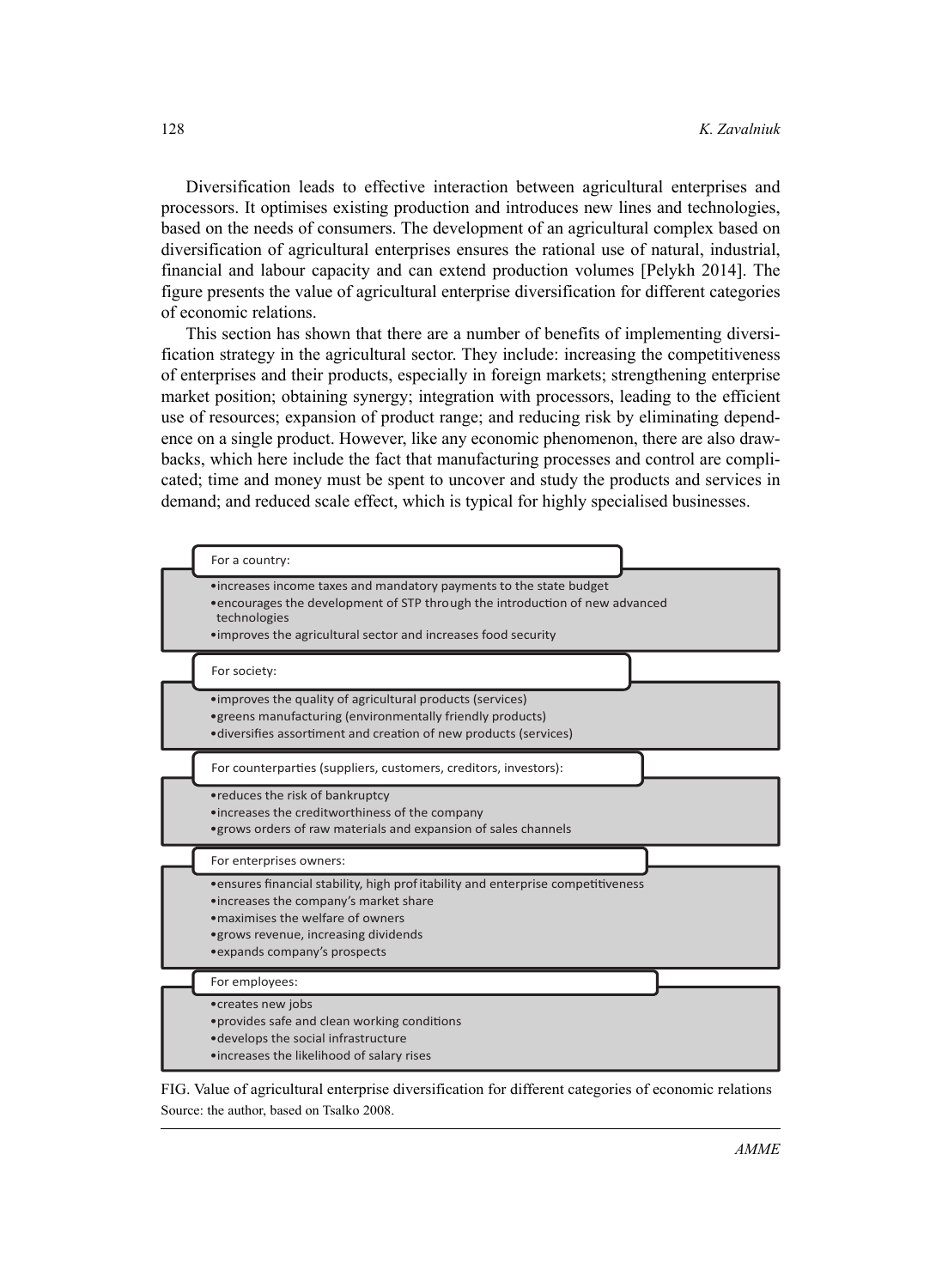#### **CONCLUSIONS**

In summary, it is clear that marketing strategy forms the basis for the choice of activities for an enterprise to achieve desirable growth. In the prevailing market conditions, when demand for main products decreases, it is reasonable to use a diversification strategy, which enables the development of new goods to be sold and new spheres of activity to be entered. In turn, this allows the enterprise to establish stronger positions on the market than when it opts for highly specialised economic activity. However, diversification is expensive, and is the riskiest growth strategy. In the scientific literature, the most often discussed forms of diversification include concentric (vertical), horizontal and conglomerate diversification. The most effective and least risky is the first – vertical strategy – which involves obtaining a synergistic effect and reducing transaction costs (a single production chain from field to consumer). Agricultural holding companies are an excellent example of the effective use of vertically integrated production diversification. The agricultural industry is characterised by seasonality and operates very much at the mercy of nature and climatic conditions. Effective diversification calls for all factors to be considered – including nature and the climate, both of which are, unfortunately, difficult to estimate or predict.

The practical value of this paper is its relevance to the use of diversification strategy in today's agricultural market to move into other areas of activity. Diversification makes it possible to minimise risks and provide stable financial results even when demand for basic products fluctuates.

## **REFERENCES**

ANSOFF I., 1999. The new corporate strategy, St*.* Petersburg, PeterCombe.

- CHANDLER A.D., 1962. Strategy and structure, Chapters in the History of Industrial Enterprise, MIT Press, Cambridge, Mass.
- DICAN V.L., 2013. Strategic management, Center for educational literature, Kyiv.
- KOVALENKO N.Y., AHIRBOV Y.I., SEROV N.A., 2008. Ekonomika sil's'koho hospodarstva (Agricultural economics) [in Russian], Yurkniha, Moscow.
- KANINSKY P.K., 2003. Development of specialization and cooperation in animal agriculture in the forest steppe zone, IAEUAAN, Kyiv.
- KAREBA M.I., 2012. The size of farms and diversification of their activities, Agricultural Science Journal of the Black Sea Region 2, 72–74.
- KOTLER P., 1990. Principles of Marketing, Progress, Moscow.
- KUDENKO N.V., 2006. Strategic Marketing: tutorial, KNEU, Kyiv.
- LARINA Y.S., 2008. Formation and mechanisms for the implementation of marketing strategies in the agro-food subcomplex of agrarian business, Press of Ukraine, Kyiv.
- LEMISHKO O.O., 2001. Diversification key factor of business in the agricultural enterprises of Luhansk region, Journal of the Economy of Agro-Industrial Complex 4, 106–109.
- MALIK M.J., 2012. Актуальні питання диверсифікації виробництва в аграрній сфері (Actual issues of diversification production in agriculture) [in Russian], Efficient Economy 12, retrieved from http://www.economy.nayka.com.ua/?op=1&z=1689 [accessed: 15.02.2017].

*Annals of Marketing Management & Economics Vol. 3, No 1, 2017*